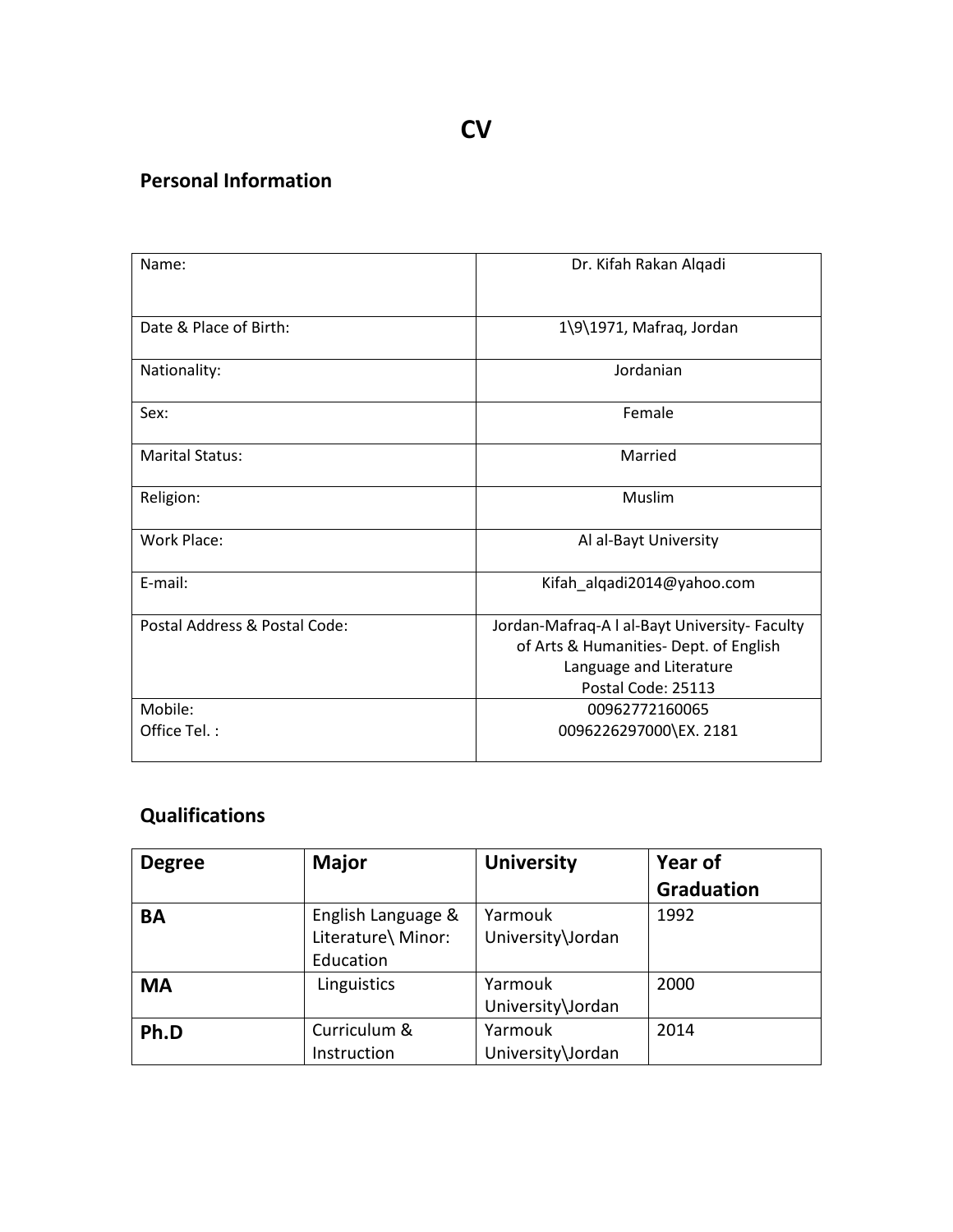#### **Dissertation Title:**

The Effect of Peer Work and Portfolio in Writing Activities on Developing the Linguistic and Discourse Competences of the EFL Students at Al al-Bayt University.

### **Academic Ranks**

| English Language<br>Teacher    | Ministry of Education<br>Jordan                                                                              | 1993-2000    |
|--------------------------------|--------------------------------------------------------------------------------------------------------------|--------------|
| English Language<br>Instructor | Al al-Bayt<br>University/Faculty of<br>Arts and<br>Humanities/Dept. of<br>English Language and<br>Literature | 2000-2010    |
| Instructor (Rank A)            | Al al-Bayt<br>University/Faculty of<br>Arts and<br>Humanities/Dept. of<br>English Language and<br>Literature | 2010-2019    |
| <b>Full Time Lecturer</b>      | Al al-Bayt<br>University/Faculty of<br>Arts and<br>Humanities/Dept. of<br>English Language and<br>Literature | 2019-2020    |
| <b>Assistant Professor</b>     | Al al-Bayt<br>University/Faculty of<br>Arts and<br>Humanities/Dept. of<br>English Language and<br>Literature | 2020-Present |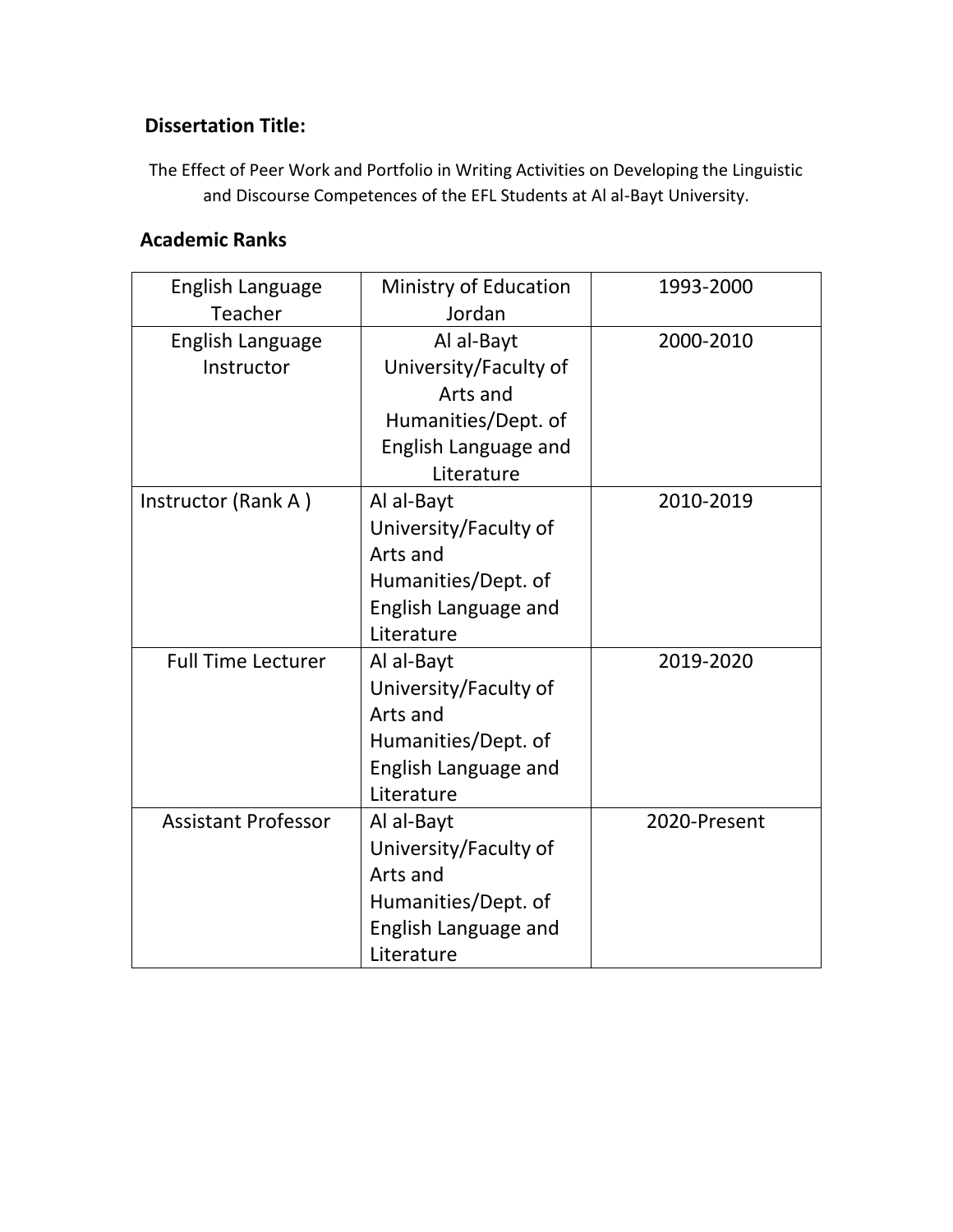#### **Courses that I teach/taught**

| No.            | <b>Course</b>                       | <b>Level</b> |
|----------------|-------------------------------------|--------------|
| 1              | English Language 099                | <b>BA</b>    |
| $\overline{2}$ | English Language 101                | <b>BA</b>    |
| 3              | English Language 102                | <b>BA</b>    |
| 4              | <b>Study Skills in English</b>      | <b>BA</b>    |
|                | Language                            |              |
| 5              | English Grammar (1)                 | <b>BA</b>    |
| 6              | English Grammar (2)                 | <b>BA</b>    |
| $\overline{7}$ | Reading                             | <b>BA</b>    |
| 8              | <b>Listening Comprehension</b>      | <b>BA</b>    |
| 9              | <b>Speaking Skills</b>              | <b>BA</b>    |
| 10             | Writing (1)                         | <b>BA</b>    |
| 11             | Writing (2)                         | <b>BA</b>    |
| 12             | Introduction to Language            | <b>BA</b>    |
| 13             | Phonetics                           | <b>BA</b>    |
| 14             | Phonology                           | <b>BA</b>    |
| 15             | Syntax                              | <b>BA</b>    |
| 16             | Morphology                          | <b>BA</b>    |
| 17             | Sociolinguistics                    | <b>BA</b>    |
| 18             | <b>Applied Linguistics</b>          | <b>BA</b>    |
| 19             | <b>Contrastive Linguistics</b>      | <b>BA</b>    |
| 20             | Second Language                     | <b>BA</b>    |
|                | Acquisition                         |              |
| 21             | <b>Child Language Acquisition</b>   | <b>BA</b>    |
| 22             | <b>Pronunciation Skills</b>         | <b>BA</b>    |
| 23             | A Seminar in Applied<br>Linguistics | <b>MA</b>    |

### **Training courses**

- 1. A course in teaching English language textbooks
- 2. A course in advanced SPSS/ Al al-Bayt University/2012
- 3. A course in distance learning/ Al al-Bayt University/2020
- 4. A course in qualitative data analysis / Al al-Bayt University/2020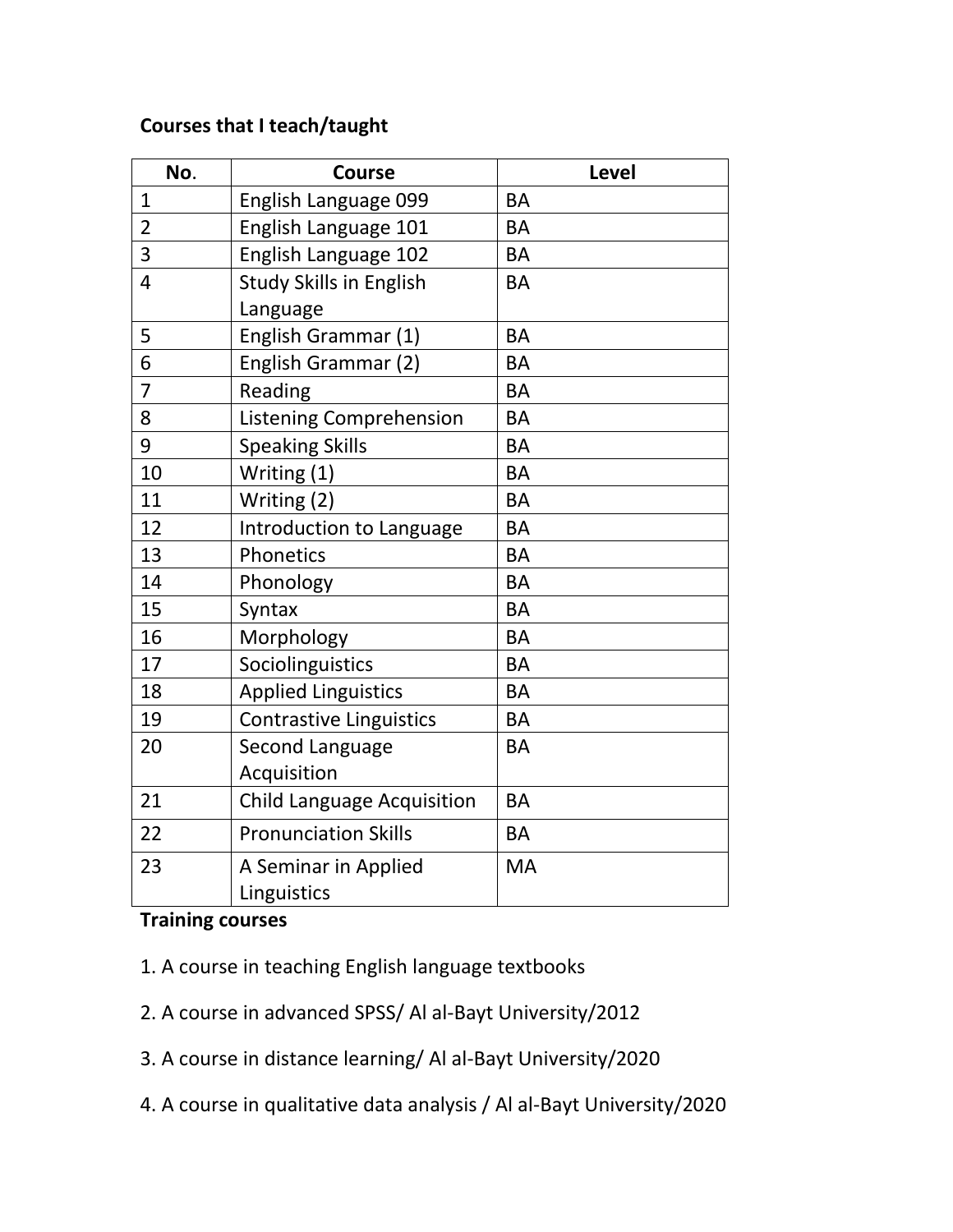### **Practical Experience**

1. A teacher of English language at the Ministry of Education/Jordan.

2. An English language instructor (Dept. of English Language and Literature & The Languages Center) at Al al-Bayt University.

3. An assistant professor at Al al-Bayt University/ Dept. of English Language and Literature.

4. A supervisor to some BA students' graduation projects in the Dept. of English Language and Literature at AABU (2000-2003).

5. A member in various committees (schedule, library, plans, social…etc.) at the Dept. of English Language and Literature.

6. Academic supervisor for the students at the department of the English language and literature (2000-present).

7. English Language editor in Al Manara research journal which is published at AABU.

8. Head of the Dept. of English Language and Literature at AABU (2021 present).

9. A member in some committees in the Faculty of Art and Humanities at Al al-Bayt University.

#### **Notes:**

1. Ranked second at the level of the Hashemite Kingdom of Jordan in the General Secondary Examination Certificate (1989) with an average of 95.2%/Literary Stream/Mafraq Educational Directorate.